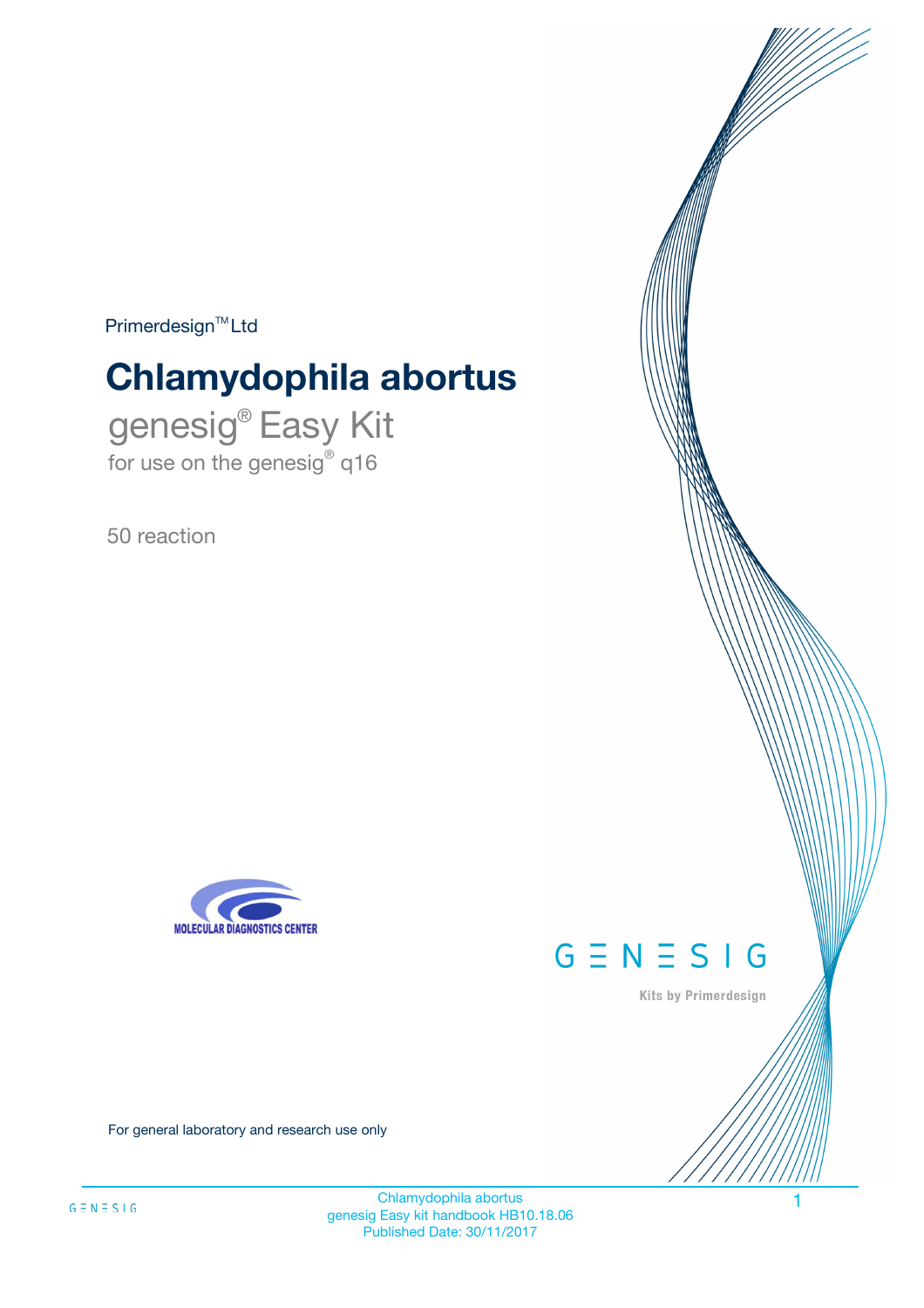## genesig® Easy: at a glance guide

## **For each DNA test**

| Component              | <b>Volume</b> | Lab-in-a-box pipette |  |
|------------------------|---------------|----------------------|--|
| C.abortus reaction mix | 10 µl         |                      |  |
| <b>Your DNA sample</b> | 10 µl         |                      |  |

### **For each positive control**

| Component                 | Volume   | Lab-in-a-box pipette |  |
|---------------------------|----------|----------------------|--|
| C.abortus reaction mix    | $10 \mu$ |                      |  |
| Positive control template | $10 \mu$ |                      |  |

### **For each negative control**

| Component              | <b>Volume</b>   | Lab-in-a-box pipette |  |
|------------------------|-----------------|----------------------|--|
| C.abortus reaction mix | 10 <sub>µ</sub> |                      |  |
| <u>Water</u>           | 10 <sub>µ</sub> |                      |  |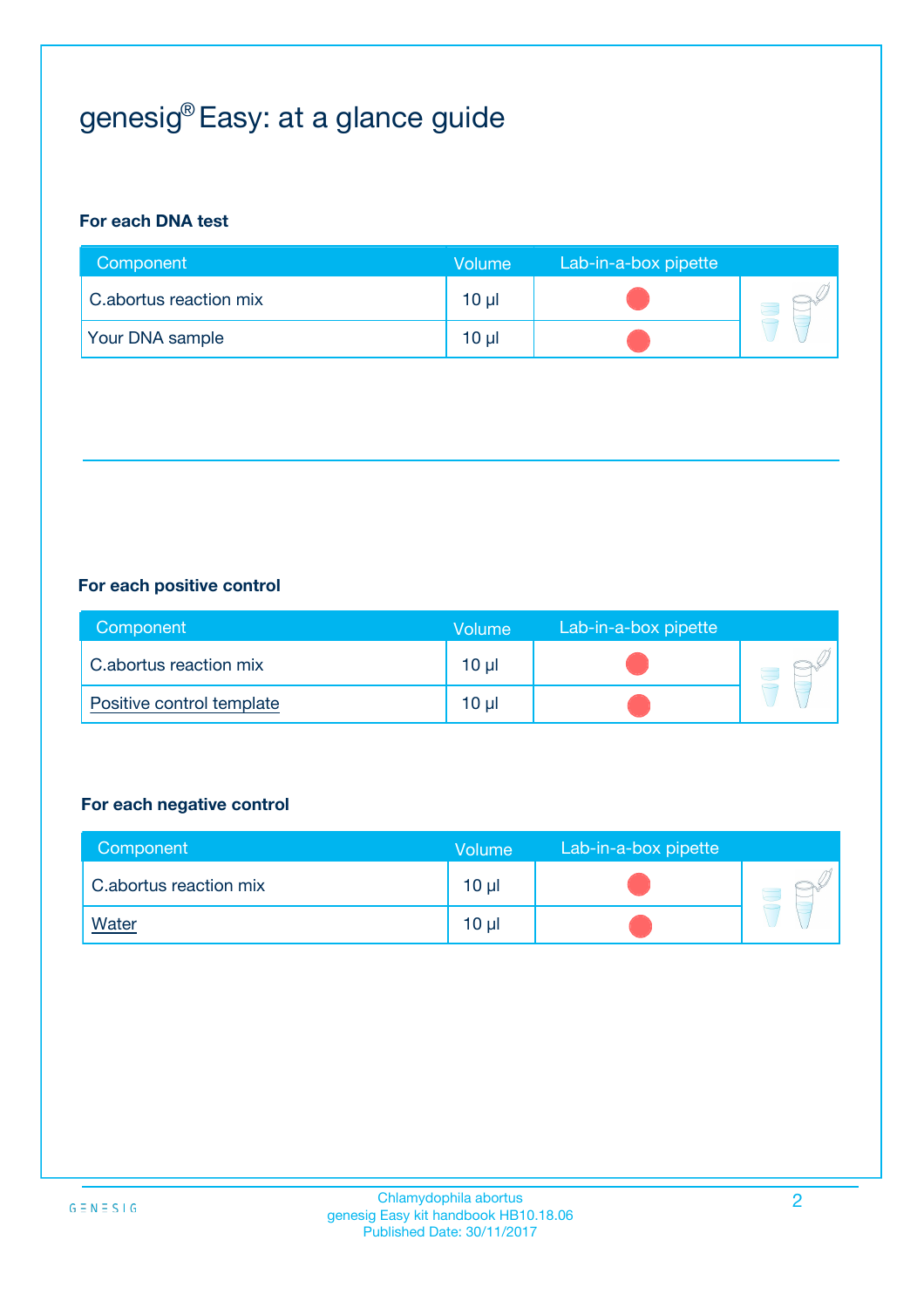## Kit Contents



## Reagents and equipment to be supplied by the user

### **genesig® q16 instrument**

### **genesig® Easy DNA/RNA Extraction Kit**

This kit is designed to work well with all processes that yield high quality DNA but the genesig Easy extraction method is recommended for ease of use.

### **genesig® Lab-In-A-Box**

The genesig Lab-In-A-Box contains all of the pipettes, tips and racks that you will need to use a genesig Easy kit. Alternatively if you already have these components and equipment these can be used instead.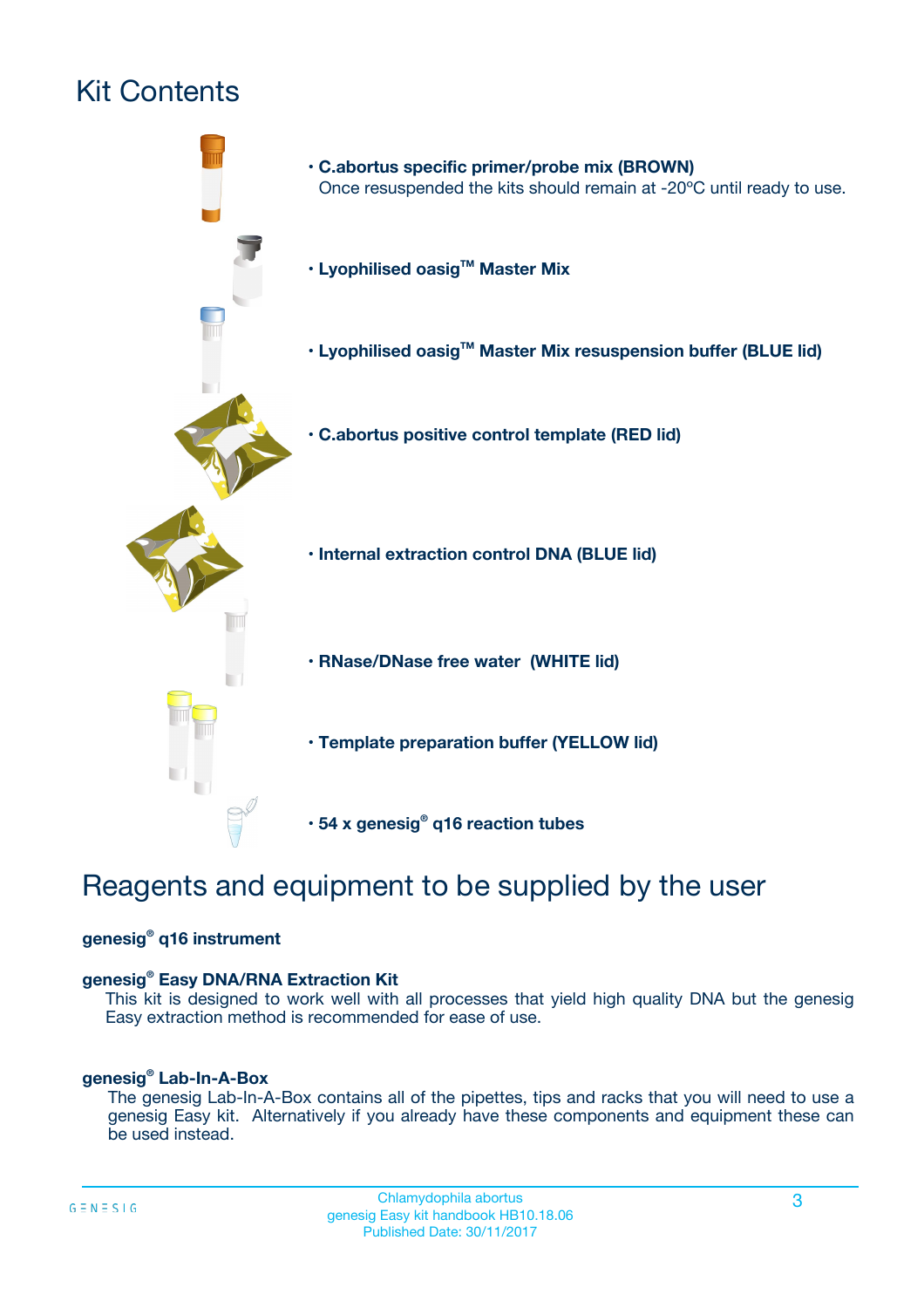## Step-by-step guide

## 1. Create your reaction mix



Use the blue pipette to transfer 500µl**\*** of the oasig Master Mix resuspension buffer into the tube of lyophilised oasig Master Mix and mix well by gently swirling. Then transfer all of that master mix into the brown tube labelled C.abortus primers/probe.

**\***Transfering 525µl of the oasig Master Mix resuspension buffer to your oasig Master Mix (instead of the 500µl recommended above) will enable you to take full advantage of the 50 reactions by accounting for volume losses during pipetting. In order to do so with the genesig Easy fixed volume pipettes use 1x blue, 2x red and 1x grey pipettes to make the total volume. Please be assured that this will not adversely affect the efficiency of the test.

Cap and shake tube to mix. A thorough shake is essential to ensure that all components are resuspended. **Failure to mix well can produce poor kit performance.**

Leave to stand for 5 minutes. Now your reaction mix is ready to use.

Store the reaction mix in the freezer from hereon.

### Top tip

- Ensure that the reaction mix is mixed thoroughly before each use by shaking.
- Once resuspended do not expose genesig Easy kit to temperatures above -20°C for longer than 30 minutes at a time.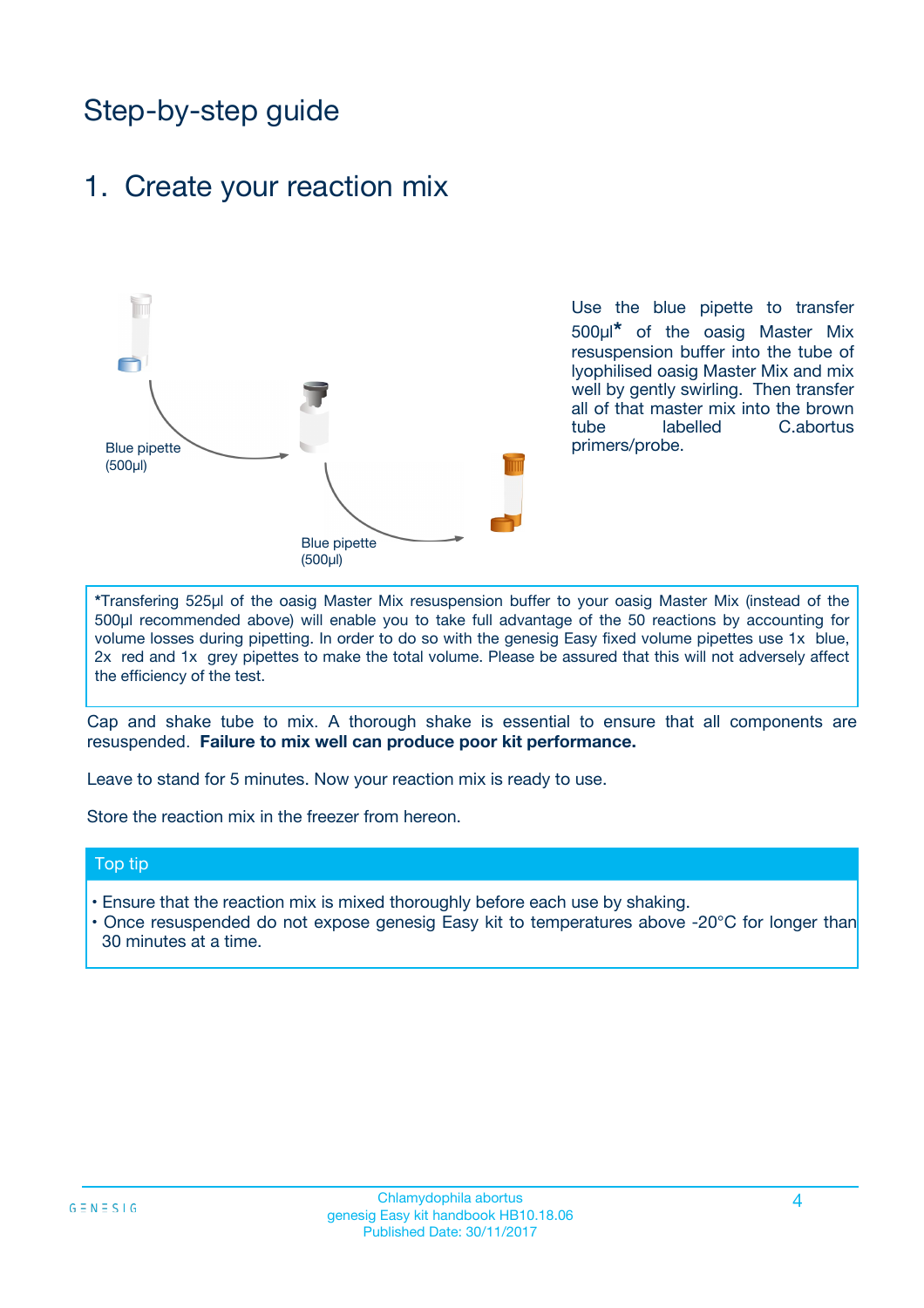## 2. Internal extraction control



Use the blue pipette to transfer 1000µl (2 x 500µl) of template preparation buffer into the Internal Extraction Control DNA tube. Cap and shake tube to mix.

Your kit contains Internal Extraction Control DNA. This is added to your biological sample at the beginning of the DNA extraction process. It is extracted along with the DNA from your target of interest. The q16 will detect the presence of this Internal Extraction Control DNA at the same time as your target. This is the ideal way to show that your DNA extraction process has been successful.

### **If you are using an alternative extraction kit:**

Use the red pipette to transfer 10µl of Internal Extraction Control DNA to your sample **after** the lysis buffer has been added then follow the rest of the extraction protocol.

#### **If you are using samples that have already been extracted:**

Use the grey pipette to transfer 5µl of Internal Extraction Control DNA to your extracted sample.

## 3. Add reaction mix to all reaction tubes



For every reaction to be run, use the red pipette to add 10µl of your C.abortus reaction mix to every tube.

### Top tip

- Always pipette the reaction mix directly into the bottom of the tube.
- You can label the tube lids to aid your reaction setup but avoid labelling tube sides.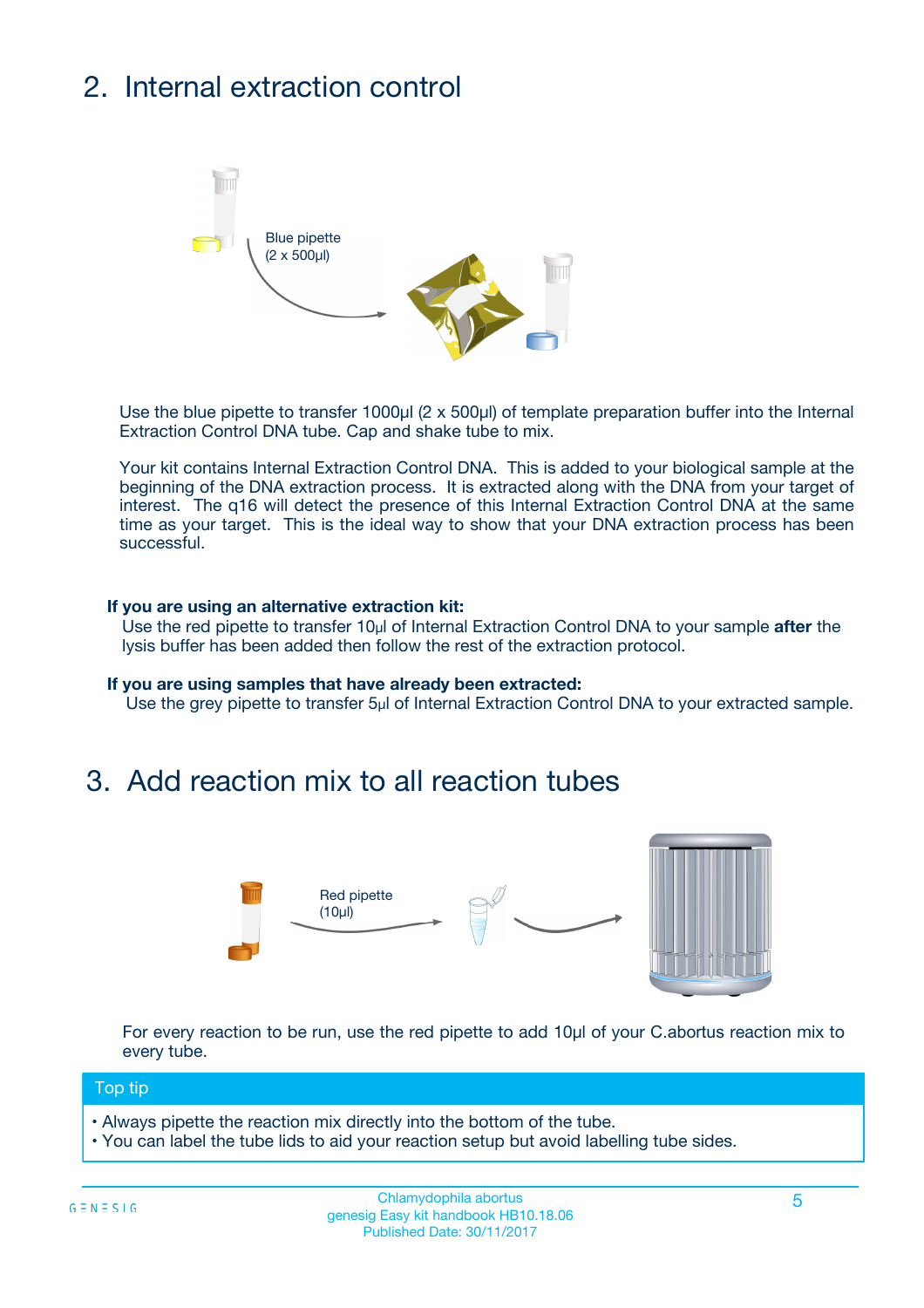## 4. Negative control



For each test you will require a negative control. Instead of DNA, water is used. This sample should typically prove negative thus proving that all of your positive samples really are positive.

To create a negative control reaction simply use the red pipette to add 10µl of the water to the required reaction tubes. Close these tubes after adding the water.

Because some genesig kit targets are common in the environment you may occasionally see a "late" signal in the negative control. The q16 software will take this into account accordingly.

### Top tip

**•** Always add the water to the side of the tube to reduce the introduction of bubbles.

## 5. Set up a test



For each sample you wish to analyse, use the red pipette to add 10µl of your DNA sample to the required reaction tubes. Close these tubes after adding the sample. Always change pipette tips between samples.

### Top tip

**•** Always add the DNA sample to the side of the tube to reduce the introduction of bubbles.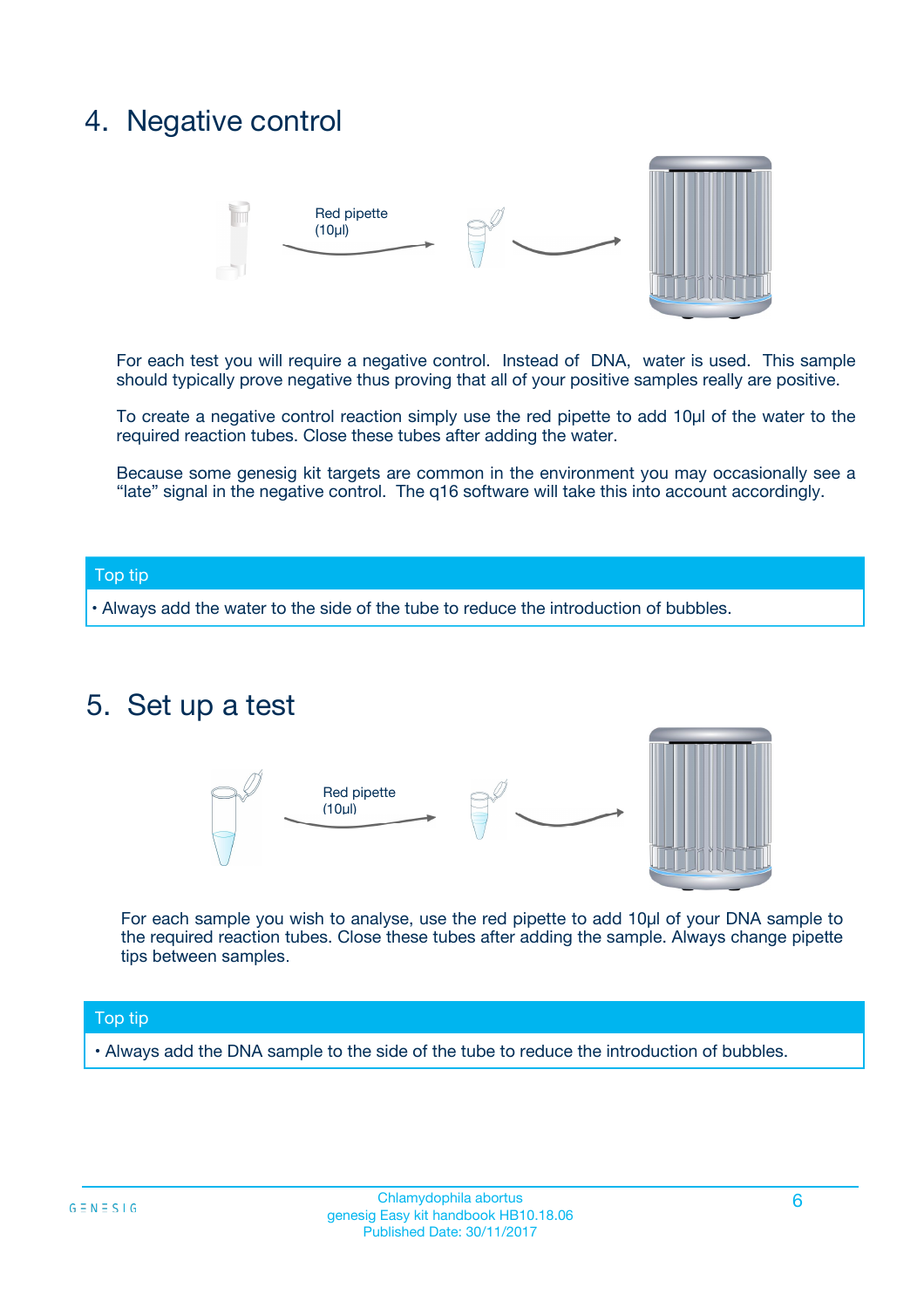## 6. Positive control



Use the blue pipette to transfer 1000µl (2 x 500µl) of template preparation buffer into the positive control template tube. Cap and shake tube to mix.

Each time you run a test you will require a positive control. This is a small portion of DNA from your target of interest. It serves two purposes:

1. It will always test positive so it shows that everything is working as it should be.

2. The q16 software knows how much DNA is present in the positive control. So it can automatically compare your sample of interest with the positive control to calculate the amount of target DNA in your sample.

To create a positive control reaction, simply use 10µl of the positive control instead of your DNA sample.



Take great care when setting up your positive control. The positive control template has the potential to give you a false positive signal in your other samples. Set positive controls up last after all other sample tubes are closed. Always change pipette tips between samples. You may even choose to set up positive controls in a separate room.

### Top tip

**•** Always add the positive control to the side of the tube to reduce the introduction of bubbles.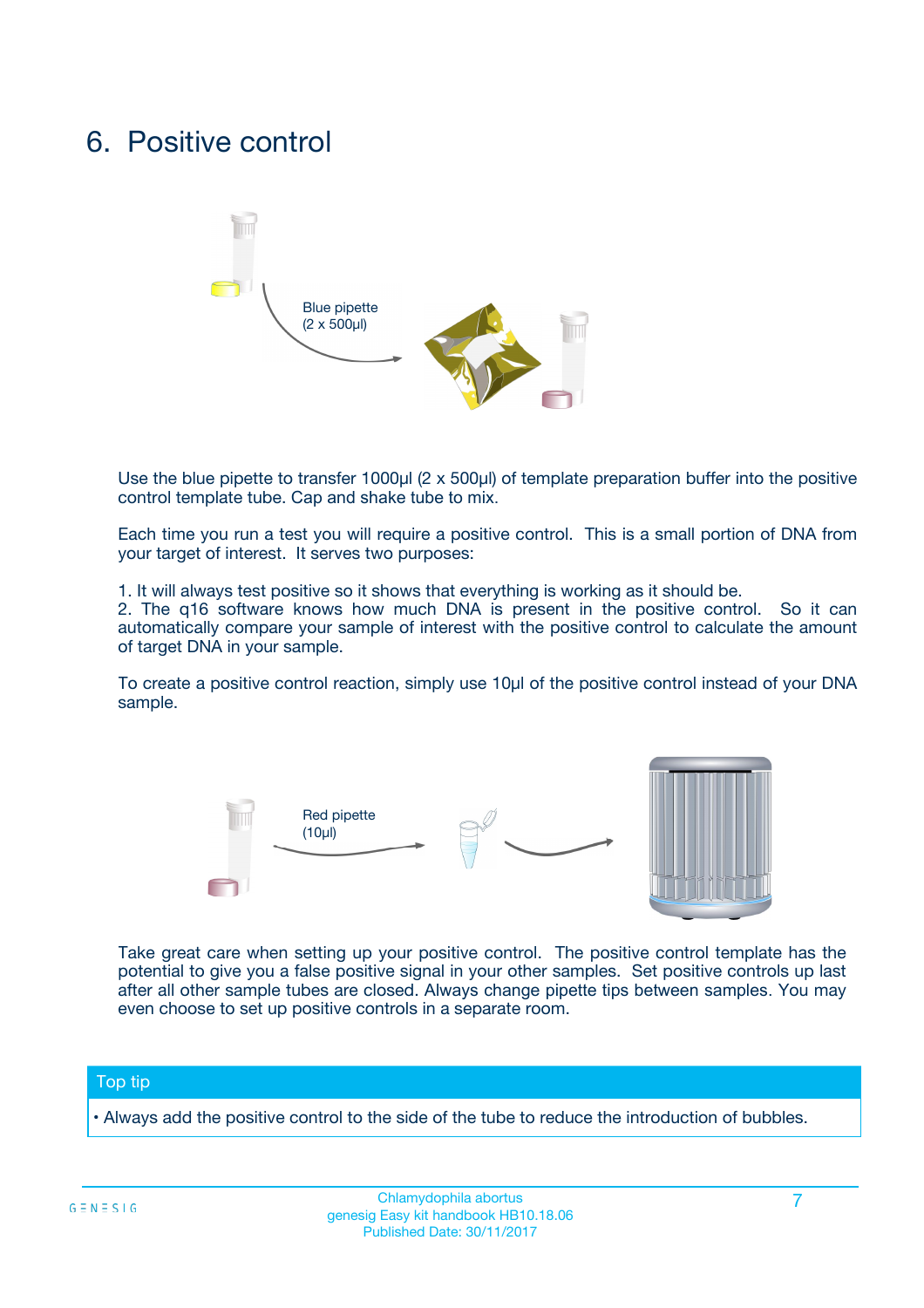## 7. Running the test

Place the tubes into the correct positions in your q16 as defined by the software, this may include positioning of empty tubes to ensure that the q16 lid is balanced. The run can then be started.

| genesig q16 PCR software - 1.2                                                    |                                                         | $\Box$ $\Box$                                                                               | $\Sigma\!3$                  |
|-----------------------------------------------------------------------------------|---------------------------------------------------------|---------------------------------------------------------------------------------------------|------------------------------|
| $\overline{\phantom{a}}$<br>Unsaved (New Experiment 2<br><b>Open Experiments:</b> | <b>B</b> Open<br>$\frac{1}{2}$ New                      | Save<br>Save As<br>$G \equiv N \equiv S \mid G$<br><b>C</b> Close<br><b>X</b> Configuration |                              |
| Setup<br><b>Results</b><br><b>Stages:</b>                                         |                                                         |                                                                                             |                              |
| <b>Notes</b>                                                                      | <b>Samples</b>                                          | <b>Tests</b>                                                                                |                              |
| <b>Name and Details</b>                                                           | Color<br>Name                                           | Note<br>Color<br>Name<br>Note                                                               |                              |
| New Experiment 2017-10-26 11:06                                                   | Sample 1                                                | $\oplus$<br>Test 1                                                                          | $\ddot{\Phi}$                |
| Kit type: genesig® Easy Target Detection kit                                      | Sample 2                                                |                                                                                             |                              |
| Instrument Id.:                                                                   | Sample 3                                                | $\qquad \qquad \blacksquare$                                                                | $\qquad \qquad \blacksquare$ |
| <b>Run Completion Time:</b><br><b>Notes</b>                                       | Sample 4                                                |                                                                                             |                              |
|                                                                                   | Sample 5<br>$\blacktriangle$<br>$\overline{\mathbf{v}}$ | $\triangle$<br>$\overline{\phantom{a}}$                                                     | ♠<br>⊕                       |
| <b>Well Contents</b>                                                              |                                                         | Run                                                                                         |                              |
| Pos.<br>Test                                                                      | Sample                                                  | <b>Run Status</b>                                                                           |                              |
| Test 1<br>$\mathbf{1}$                                                            | <b>Negative Control</b>                                 | $\overline{\phantom{a}}$                                                                    |                              |
| $\overline{2}$<br>Test 1                                                          | Positive Control                                        |                                                                                             |                              |
| $\overline{\mathbf{3}}$<br>Test 1                                                 | Sample 1                                                | Show full log                                                                               |                              |
| Test 1<br>$\overline{4}$                                                          | Sample 2                                                |                                                                                             |                              |
| 5<br>Test 1                                                                       | Sample 3                                                | <b>Run Control</b>                                                                          |                              |
| Test 1<br>6                                                                       | Sample 4                                                |                                                                                             |                              |
| Test 1<br>7                                                                       | Sample 5                                                |                                                                                             |                              |
| 8                                                                                 |                                                         | $\triangleright$ Start Run<br>Abort Run<br>v                                                |                              |
|                                                                                   |                                                         |                                                                                             |                              |

### Top tip

- Before loading tubes into the q16, check for bubbles! Flick the bottom of the tubes to remove any bubbles that may have formed during the test setup.
- Apply centrifugal force with a sharp wrist action to ensure all solution is at the bottom of the reaction tube.
- When repeating a test you can use a previous file as a template by clicking 'open' then selecting File name > Files of Type > Experiment file as template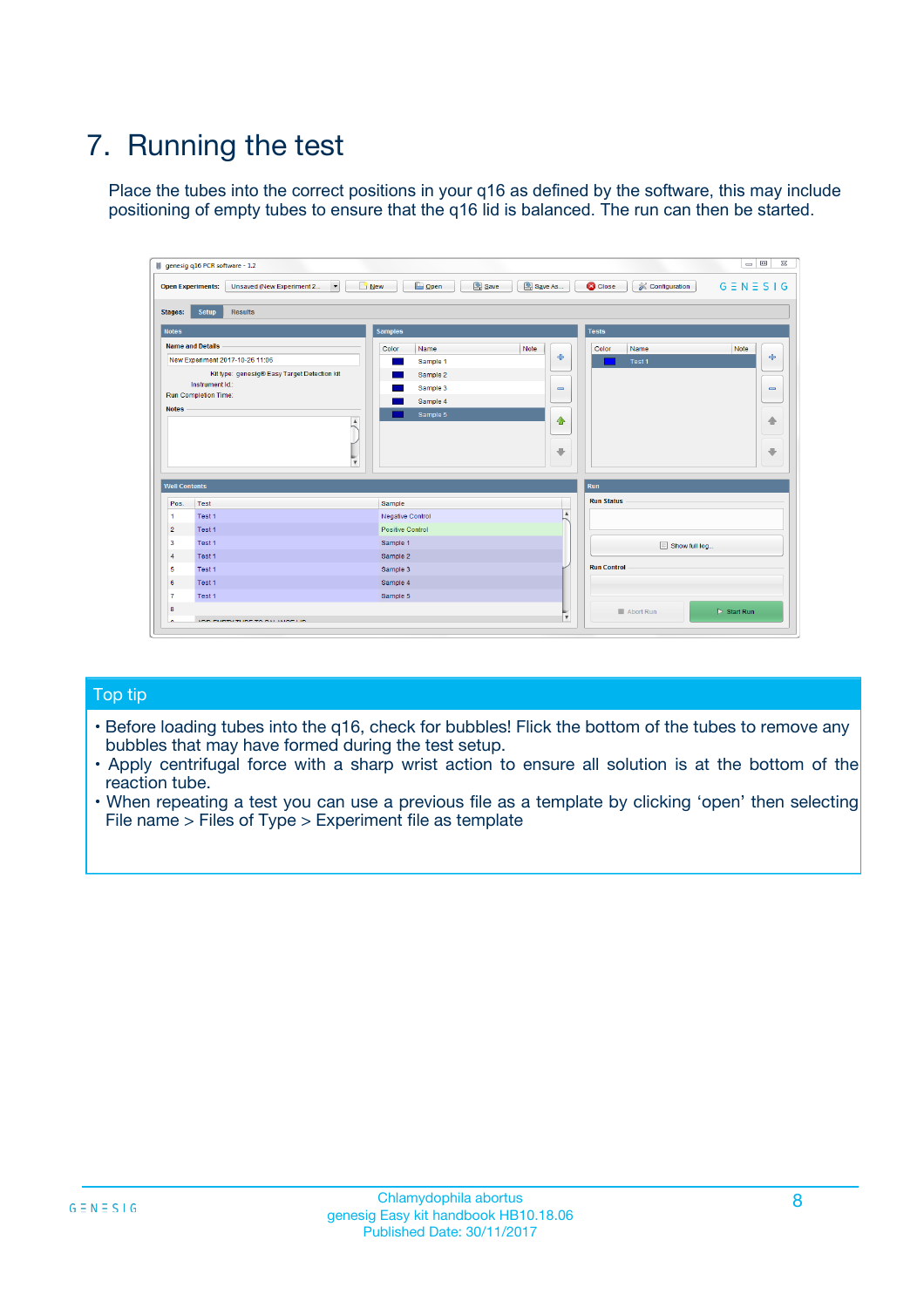## What do my results mean?

Analysis of your data is carried out automatically by the genesig q16. The following information is designed to help you fully understand a result or to troubleshoot:

## "Positive"

### **Explanation**

Your sample has produced a positive result. Your target of interest is present and you can use the reported quantity.

## "Negative"

### **Explanation**

Your sample has produced a negative result. The target is not present in your sample.

## "Test contaminated"

### **Explanation**

The Negative Control should be completely free of any DNA. If you see this error message it means that at some point during the setup, the Negative Control has been contaminated with DNA and has given a positive signal. This contamination has invalidated the test. The Positive Control and your test samples are both possible sources of contaminating DNA. The genesig q16 reaction tubes from previous runs will also contain very high amounts of DNA so it is important that these are carefully disposed of after the run is completed and NEVER OPENED. It may be the case that your kits have become contaminated which will lead to the same problem occurring repeatedly.

### **Solutions**

1. Clean your working area using a commercial DNA remover solution to ensure the area is DNA free at the start of your run and re-run the test

2. If the problem persists then the kit has become contaminated and it will have to be discarded and replaced with a new kit. When you open the new kit, run a simple test to show that changing the kit has solved the problem. Prepare a test which includes only the Positive Control, the Negative Control and one 'mock sample'. For the 'mock sample' add water instead of any sample DNA. The result for the Negative Control and the mock sample should be negative indicating that contamination is no longer present.

### **Preventive action**

An ideal lab set-up has a 'Clean area' where the test reagents are prepared and a 'sample area' where DNA samples and the Positive Control template are handled. The best workflow involves setting up all the test components (excluding the positive control template) in the clean area and then moving the tests to the sample area for sample and Positive Control addition. If this method is followed then the kit components are always kept away from possible sources of contamination. For extra security the Negative Control can be completely prepared and sealed in the clean area. All work areas should be decontaminated regularly with DNA remover.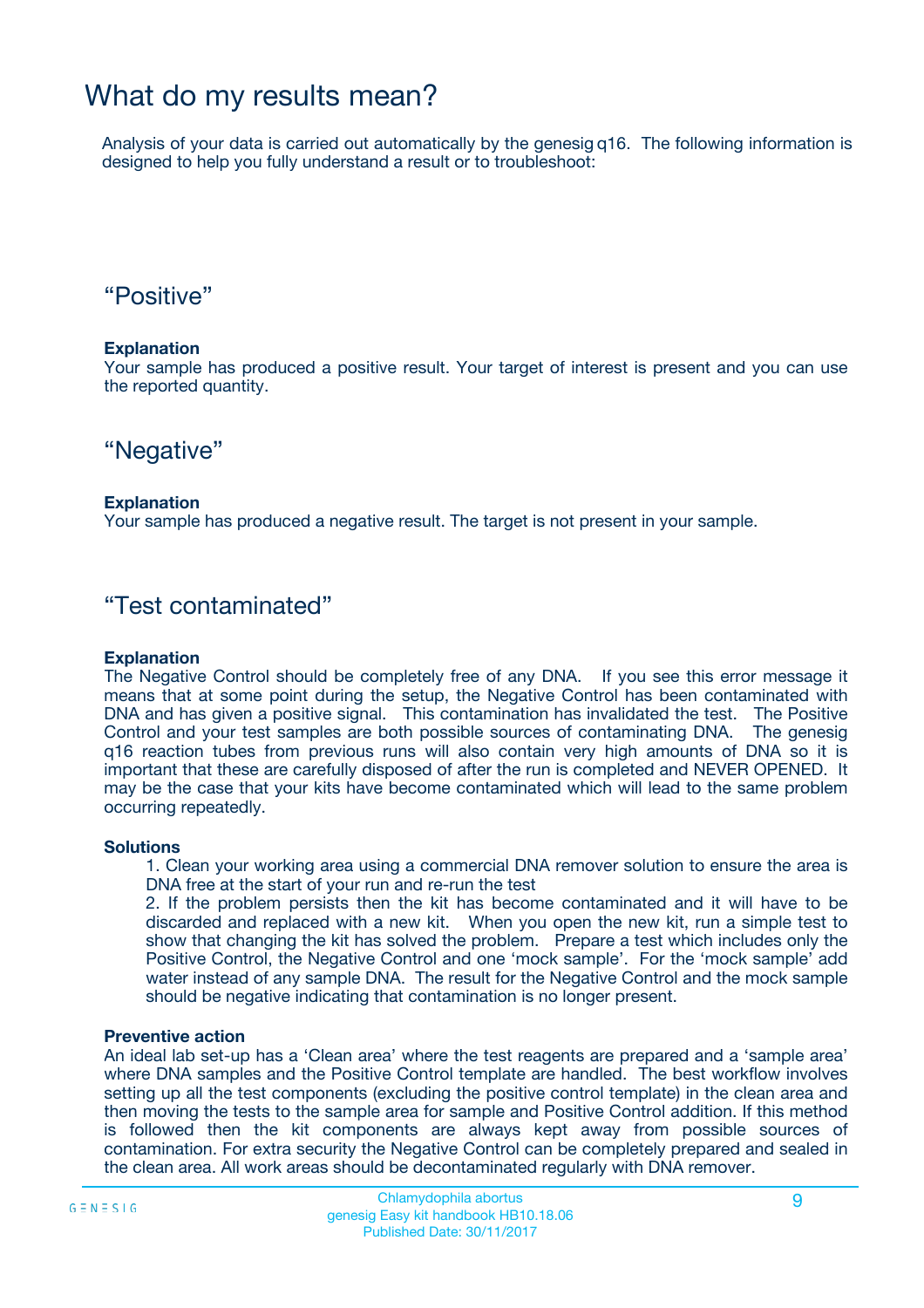## "Sample preparation failed"

### **Explanation**

The test has failed because the quality of the sample was not high enough. The Internal Extraction Control component identifies whether the sample has been prepared correctly and is of suitable quality. This error message means that this quality control test has failed and the sample quality is not high enough for analysis.

#### **Solutions**

1. Check the sample preparation protocol for any user errors then repeat.

2. Poor quality samples can result from overloading the sample preparation protocol with too much starting material. Try reducing the amount of starting material then repeat.

3. Failing to add the Internal extraction Control DNA to your sample during the sample preparation protocol can also lead to a reported result of "sample preparation failed". Ensure that this step has not been overlooked or forgotten. If your samples are derived from an archive store or from a process separate from your genesig Easy extraction kit; you must add 5µl of Internal Extraction Control DNA into each 0.5ml of your sample to make it suitable for use on the q16.

## "Positive result, poor quality sample"

### **Explanation**

The test is positive so if you are only interested in obtaining a 'present or absent' answer for your sample then your result is reliable. However, the test contains an Internal Extraction Control component that identifies if the sample is of high quality. This quality control test has failed and the sample is not therefore of high enough quality to accurately calculate the exact copy number of DNA present. If you require quantitative information for your sample then proceed with the solutions below.

### **Solution**

For appropriate solutions, read the "Sample preparation failed" section of this handbook.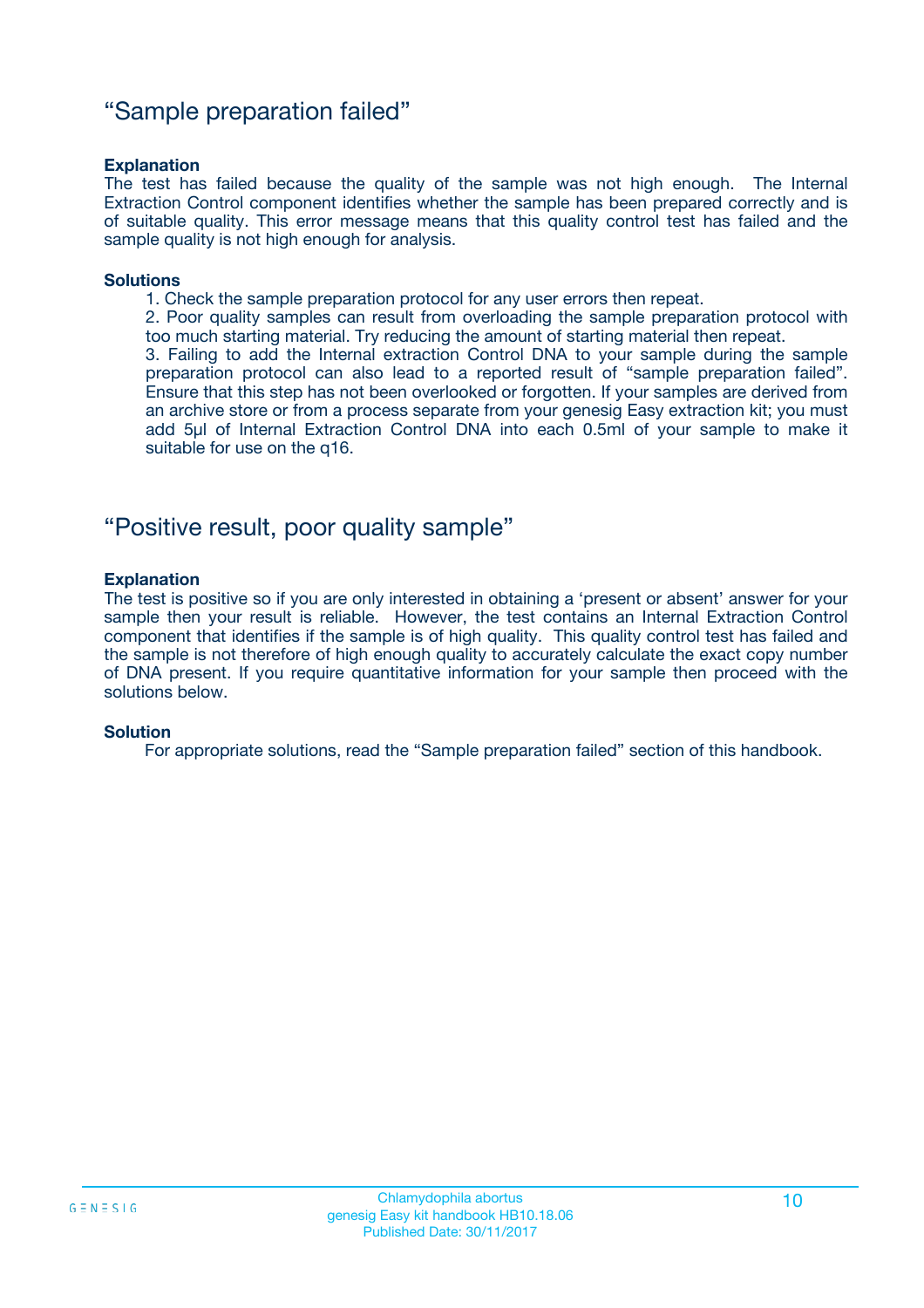## "Test failed"

### **Explanation**

The test has failed because the Positive Control has not worked. The Positive Control is present to show that all aspects of the test are working correctly together. When this control test fails, the test as a whole is invalidated. This finding indicates that a problem has occurred in the reaction set-up part of the experiment and has nothing to do with sample preparation.

### **Solutions**

- 1. Check the entire workflow and test set-up to look for any user errors, then repeat the test e.g. have the right colour pipettes and solutions been used with the correct tubes?
- 2. Ensure the positive and negative controls are inserted into the correct wells of your q16.

3. A component of the test may have 'gone off' due to handing errors, incorrect storage or exceeding the shelf life. When you open a new kit, run a simple test to show that changing the kit has solved the problem. Prepare a test which includes only the Positive Control, the Negative Control and one 'mock sample'. For the 'mock sample' add internal control template instead of any sample DNA. If the Positive Control works, the mock sample will now be called as a negative result.

## "Test failed and is contaminated"

### **Explanation**

The Positive Control is indicating test failure, and the Negative Control is indicating test contamination. Please read the "Test Failed" and "Test contamination" sections of this technical support handbook for a further explanation.

### **Solution**

For appropriate solutions, read both the "Test failed" and "Test contaminated" sections of this handbook.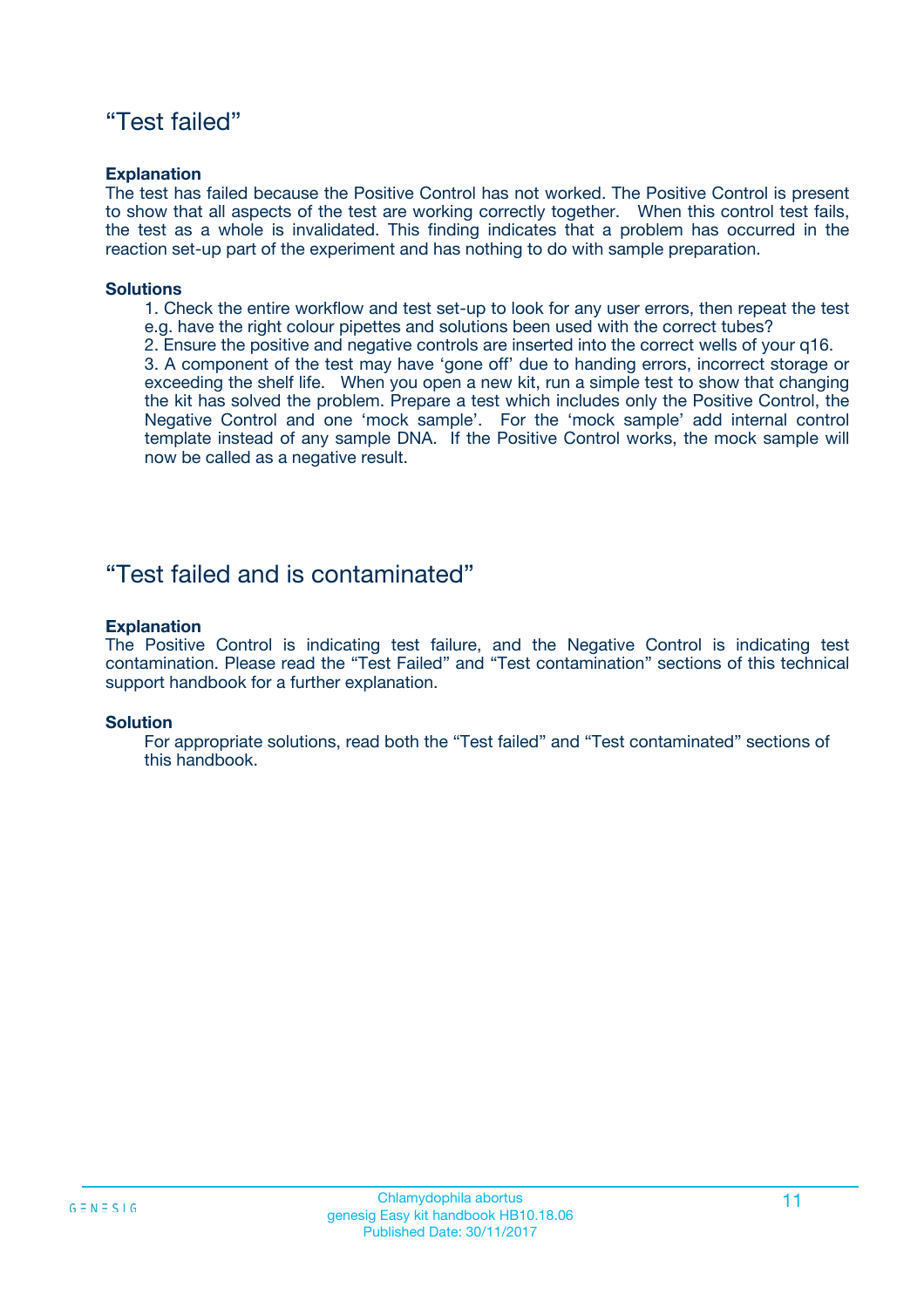## Chlamydophila abortus

Chlamydophila abortus is an obligate Gram-negative bacterium of the Chlamydiaceae family with two membranes and no flagella. The genome of this species is circular in conformation with a total length of 1.14 Mbp and contains 961 genes, not all of which have a known function. C. abortus infection can be found in livestock such as cows, goats, pigs and sheep causing abortion and therefore presenting a significant zoonotic risk.

The metabolically inactive, infectious form (elementary body) bind to host oviduct cells triggering phagocytosis. This results in the bacterium residing in a protective vacuole which enables differentiation of the elementary body to a reticulate body and evasion of the host immune system. Within this inclusion vacuole, binary fission occurs over several days and is followed by transformation back to elementary bodies which are subsequently release by cell lysis or exocytosis enabling infection of neighbouring cells.

In females livestock infection can cause abortion which may be associated with retained placenta and uterine discharge or sterility. In males, C. abortus infections may lead to formation of atrophic testes. Other symptoms can also include cough, keratoconjunctivitis, arthritis and encephalitis.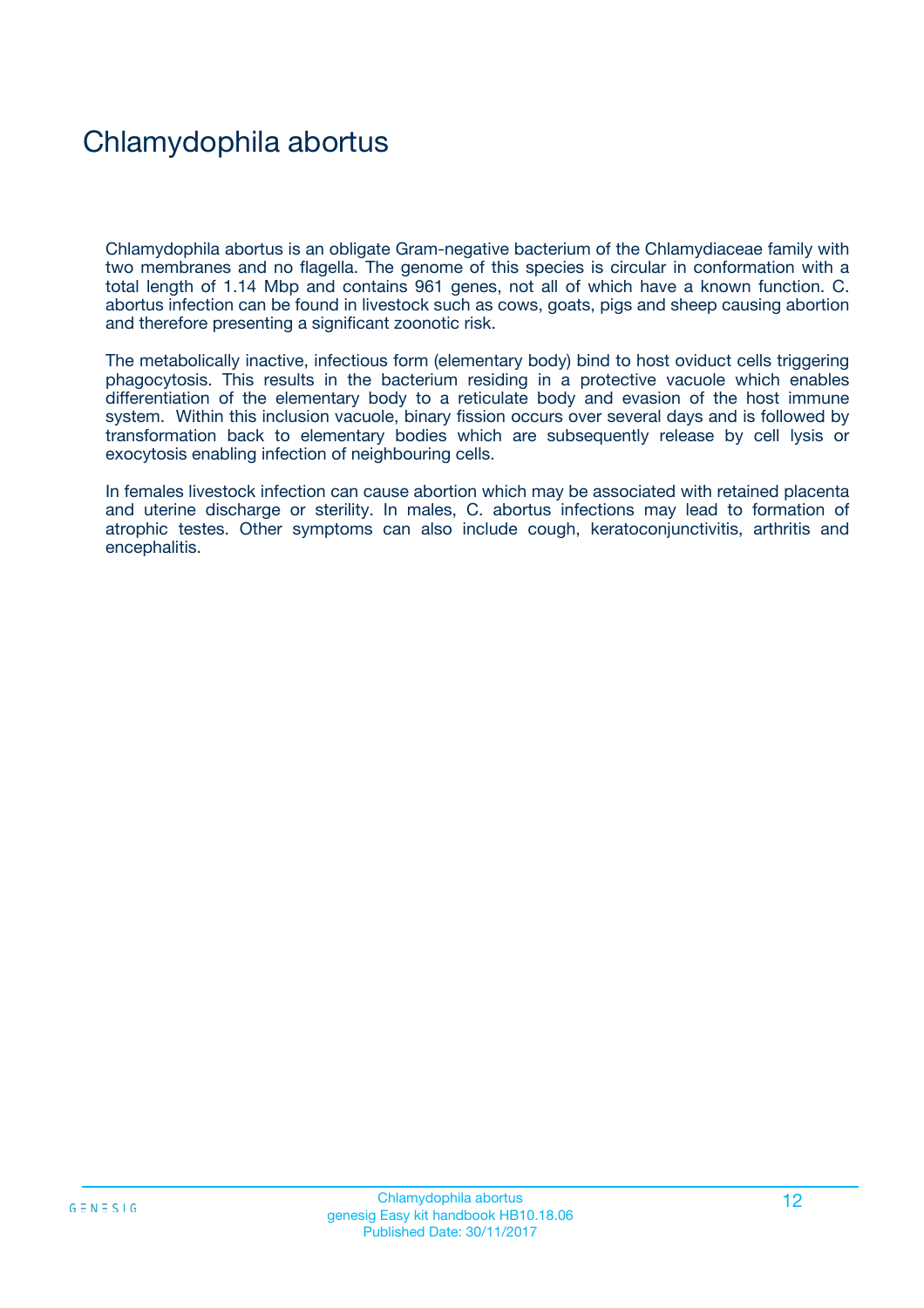## **Specificity**

The Primerdesign genesig Kit for Chlamydophila abortus (C.abortus) genomes is designed for the in vitro quantification of C.abortus genomes. The kit is designed to have the broadest detection profile possible whilst remaining specific to the C.abortus genome.

The primers and probe sequences in this kit have 100% homology with a broad range of C. abortus sequences based on a comprehensive bioinformatics analysis.

Our kit for C. abortus has been designed for the specific and exclusive in vitro quantification of this species and does not detect other Chlamydophila.

If you require further information, or have a specific question about the detection profile of this kit then please send an e.mail to enquiry@primerdesign.co.uk and our bioinformatics team will answer your question.